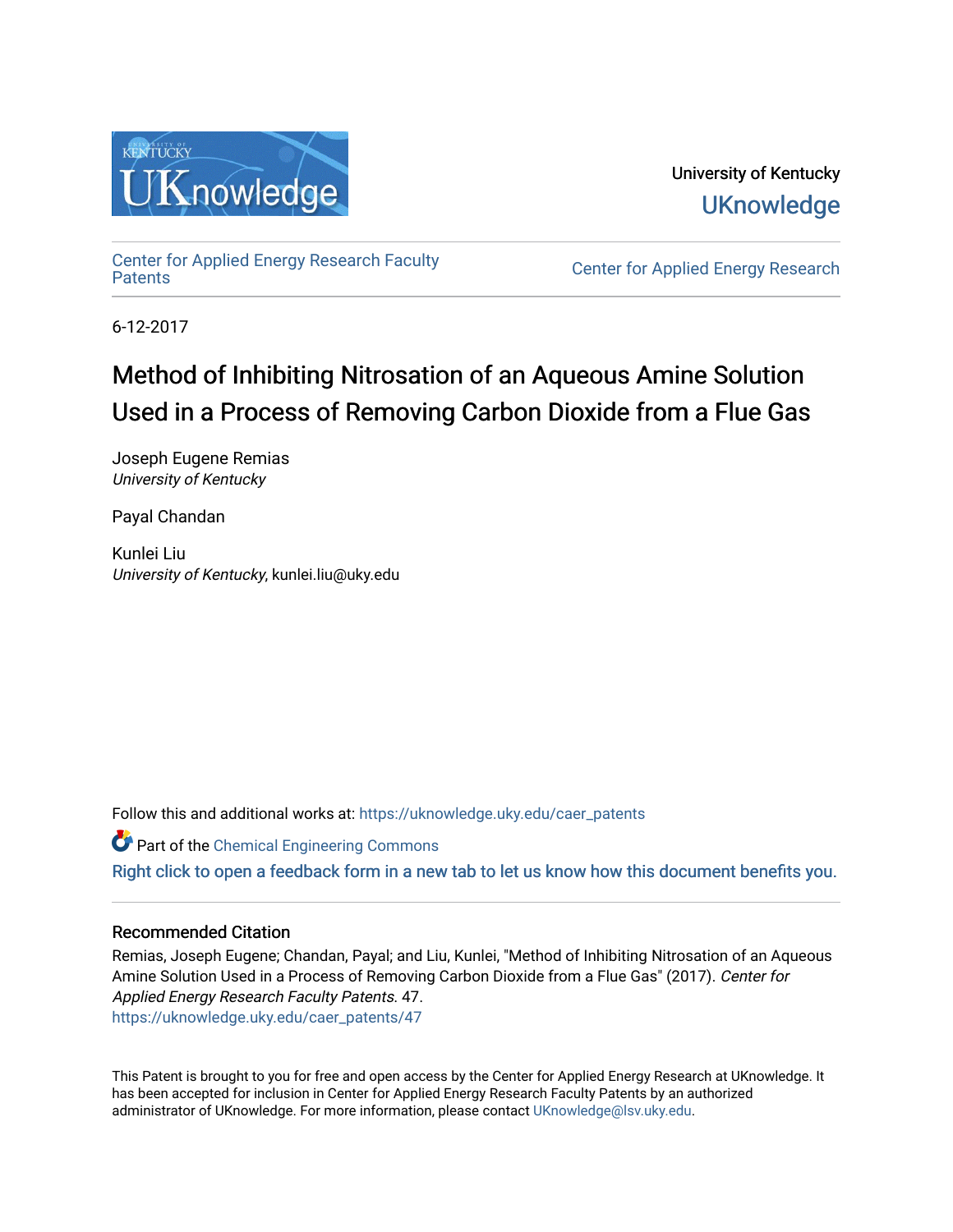

US009675928B2

# c12) **United States Patent**

### **Remias et al.**

### (54) **METHOD OF INHIBITING NITROSATION OF AN AQUEOUS AMINE SOLUTION USED IN A PROCESS OF REMOVING CARBON DIOXIDE FROM A FLUE GAS**

- (71) Applicant: **University of Kentucky Research Foundation,** Lexington, KY (US)
- (72) Inventors: **Joseph E. Remias,** Woodbridge, VA (US); **Payal Chandan,** Bhiwandi (IN); **Kunlei Liu,** Lexington, KY (US)
- (73) Assignee: **THE UNIVERSITY OF KENTUCKY RESEARCH FOUNDATION,**  Lexington, KY (US)
- ( \*) Notice: Subject to any disclaimer, the term of this patent is extended or adjusted under 35 U.S.C. 154(b) by 77 days.
- (21) Appl. No.: **14/628,728**
- (22) Filed: **Feb. 23, 2015**

### (65) **Prior Publication Data**

US 2015/0238894 Al Aug. 27, 2015

### **Related U.S. Application Data**

- (60) Provisional application No. 61/944,232, filed on Feb. 25, 2014.
- (51) **Int. Cl.**

| <b>B01D 53/62</b> | (2006.01) |
|-------------------|-----------|
| <b>B01D 53/14</b> | (2006.01) |
| <b>C09K 15/04</b> | (2006.01) |
| <b>C09K 15/06</b> | (2006.01) |
| <b>C09K 15/10</b> | (2006.01) |
| C09K 15/16        | (2006.01) |
| <b>C09K 15/18</b> | (2006.01) |
| C09K 15/20        | (2006.01) |
|                   |           |

### (10) **Patent No.: US 9,675,928 B2**

### (45) **Date of Patent: Jun.13,2017**

| <i>C09K 15/26</i>        | (2006.01) |
|--------------------------|-----------|
| <i><b>C09K 15/30</b></i> | (2006.01) |
| $(52)$ U.S. Cl.          |           |

- CPC .... *BOlD 5311493* (2013.01); *BOlD 2252/204*  (2013.01); *BOlD 2252/604* (2013.01); *Y02C 10/04* (2013.01); *Y02C 10/06* (2013.01)
- (58) **Field of Classification Search**  None See application file for complete search history.

### (56) **References Cited**

### U.S. PATENT DOCUMENTS

|  |  | 2005/0202967 A1* 9/2005 Hoefer  B01D 53/1493 |
|--|--|----------------------------------------------|
|  |  |                                              |

2009/0205496 A1 8/2009 Idem et a!. (Continued) 502/401

### FOREIGN PATENT DOCUMENTS

wo W02012/169634 \* 12/2012 ............. BOlD 53/14

### OTHER PUBLICATIONS

ChemSpider, "Benzimidazole-2-thiol." (c)2015 Royal Society of Chemistry. Visited Aug. 10, 2016 at http://www.chemspider.com/ Chemical-Structure.616466 .html. \*

(Continued)

*Primary Examiner-* Daniel Berns

(74) *Attorney, Agent, or Firm-* King & Schickli, PLLC

### (57) **ABSTRACT**

A method is provided for inhibiting nitrosation of an aqueous amine solution used in a process of removing carbon dioxide from a flue gas. That method includes a step of adding an effective amount of an antioxidant to the aqueous amine solution being circulated between an absorber and a stripper of a carbon dioxide capture system.

### **9 Claims, 2 Drawing Sheets**

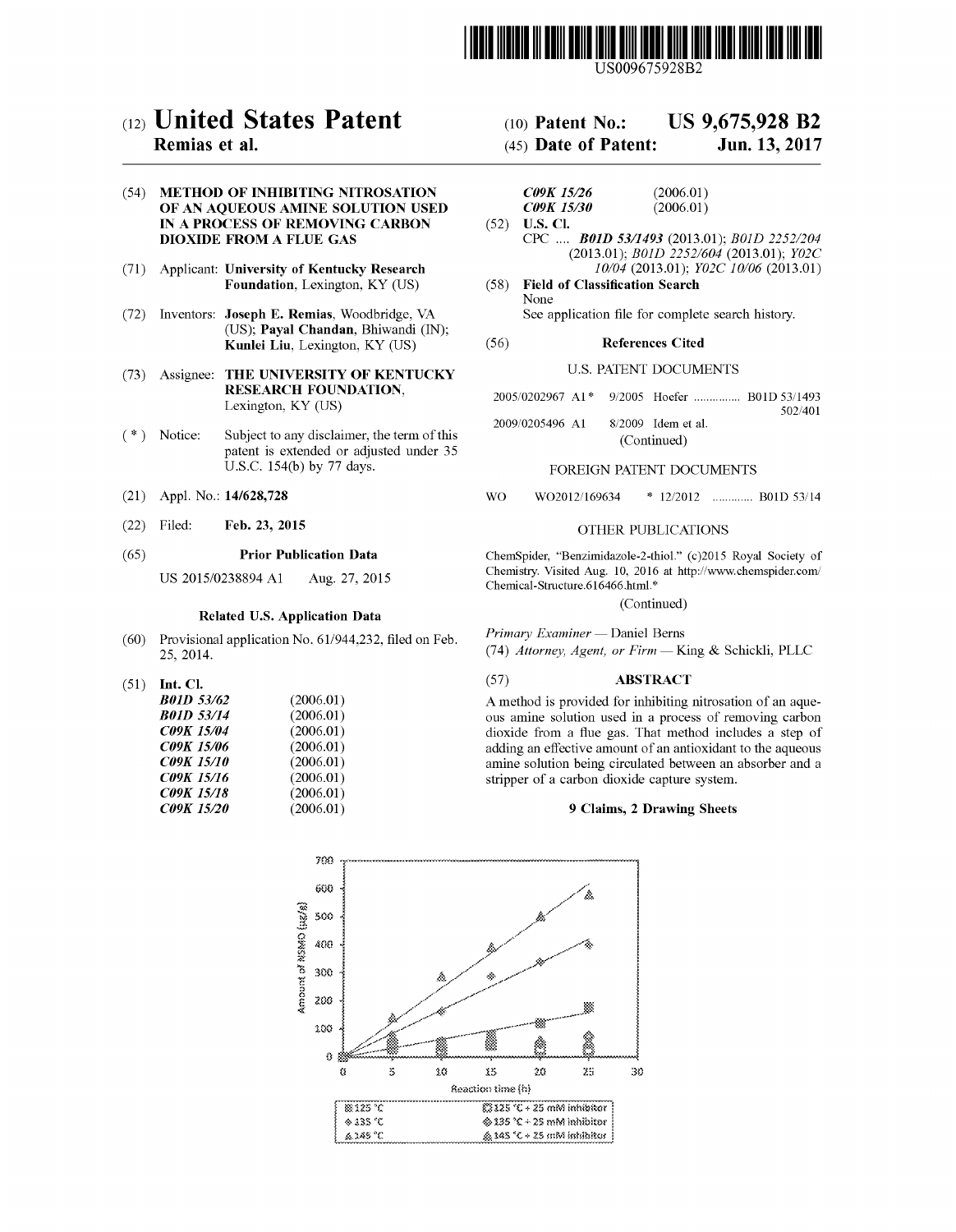### (56) **References Cited**

### U.S. PATENT DOCUMENTS

|  | 2014/0127119 A1* 5/2014 Fujimoto  B01D 53/1425 | 585/863<br>423/437.1 |
|--|------------------------------------------------|----------------------|

### OTHER PUBLICATIONS

Sotirios A Kyrtopoulos PhD, "Ascorbic acid and the formation of N-nitroso compounds: possible role of ascorbic acid in cancer prevention," ajcn.nutrition.org, AJCN 1987;45:1344-50.

Robert V. Cooney, et al, "N-Nitrosoamine and N-Nitroamine Formation: Factors Influencing the Aqueous Reactions of Nitrogen Dioxide with Morpholine," Environ. Sci. Techno!. 1987, 21, 77-83. Bharucha et al, "Ethoxyquin, Dihydroethoxyquin, and Analogues as Antinitrosamein Agents for Bacon," J. Agric. Food Chern. 1985, 33, 834-839.

Phil Jackson and Moetaz I. Attalla, "N-Nitrosopiperazines form at high pH in postcombustion capture solutions containing piperazine: a low-energy collisional behaviour study," Coal Portfolio, CSIRO Energy Technology, Oct. 7, 2010; Rapid Commun. Mass Spectrom, 2010; 24:3567-3577.

\* cited by examiner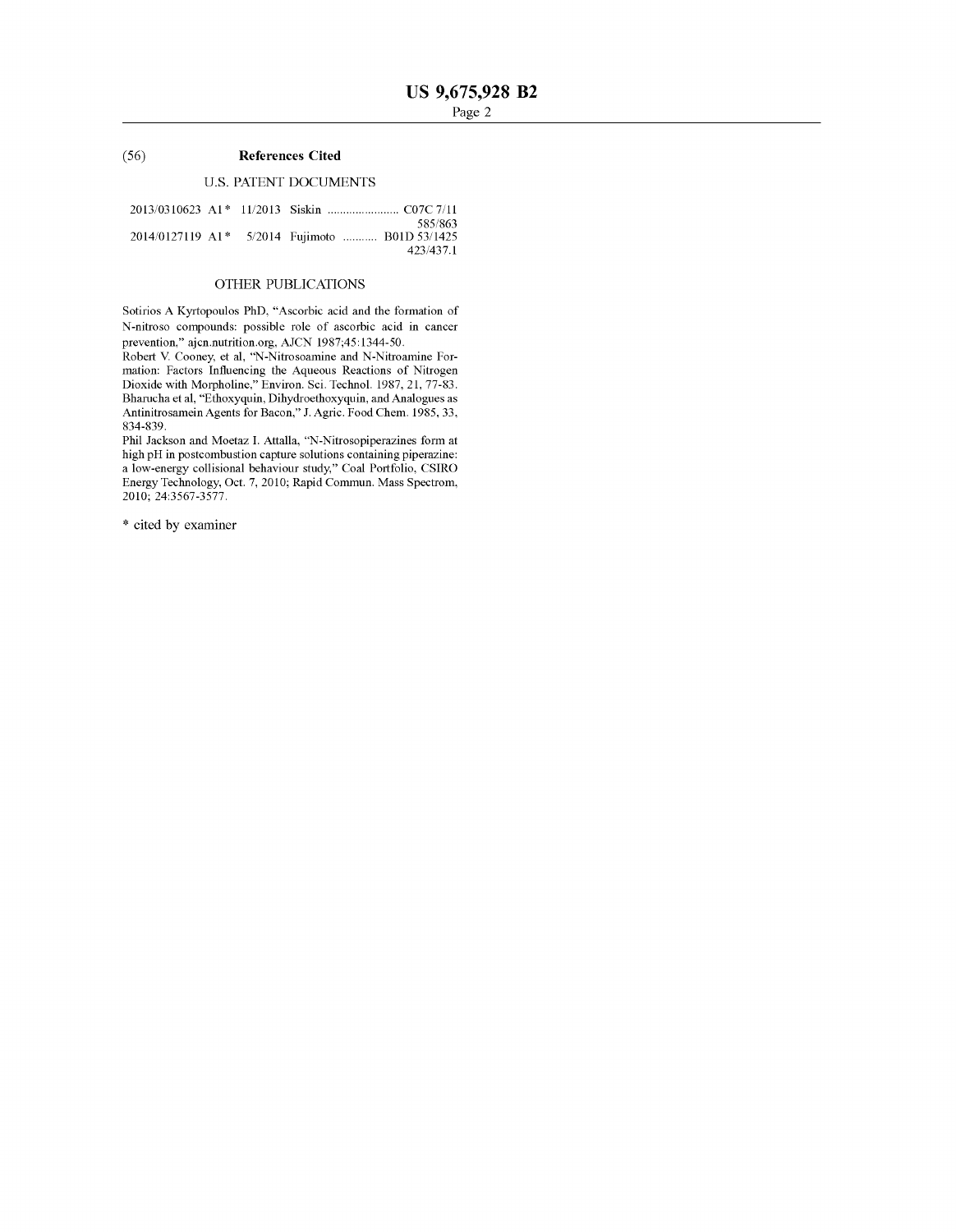

# FIG. 1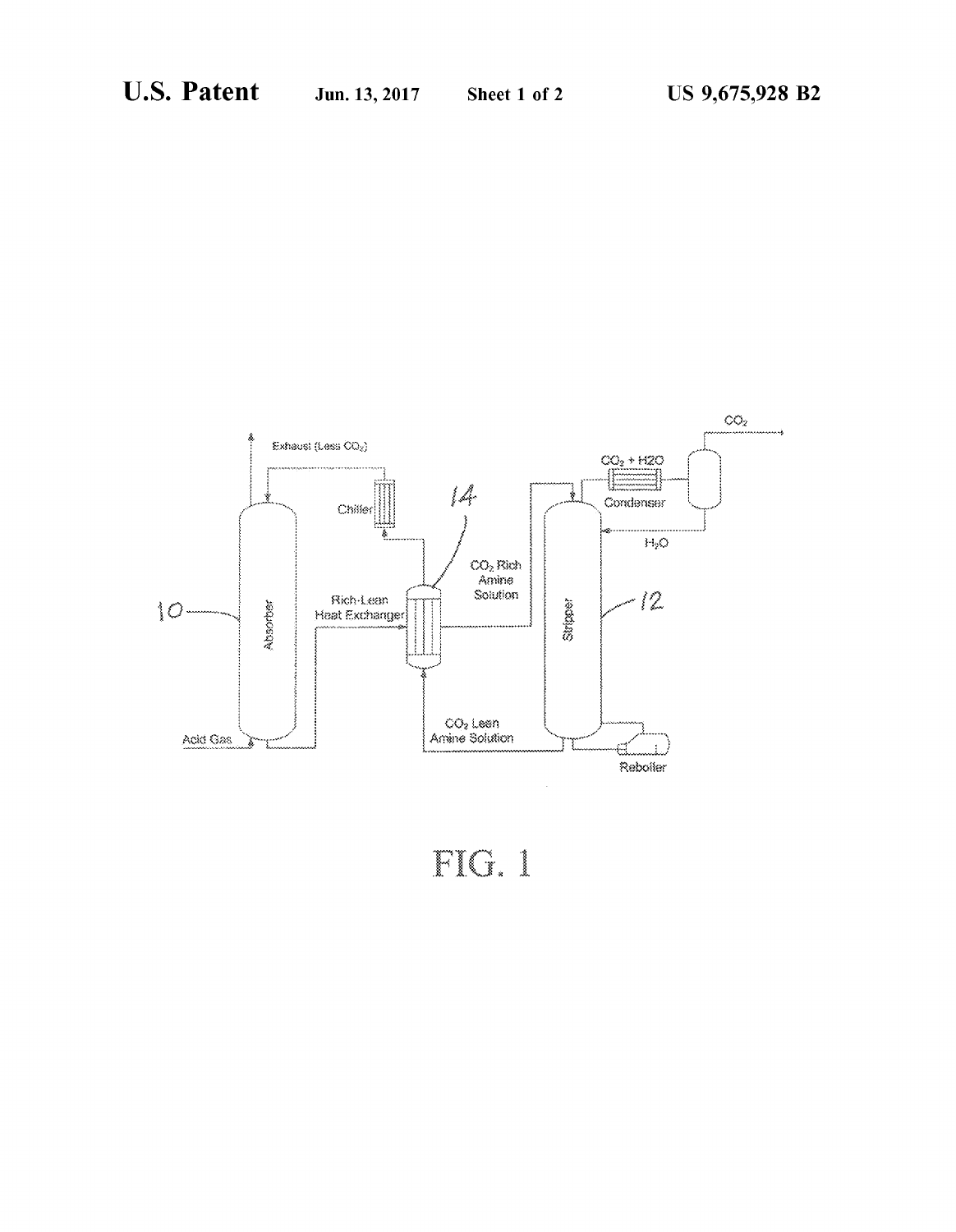

FIG. 2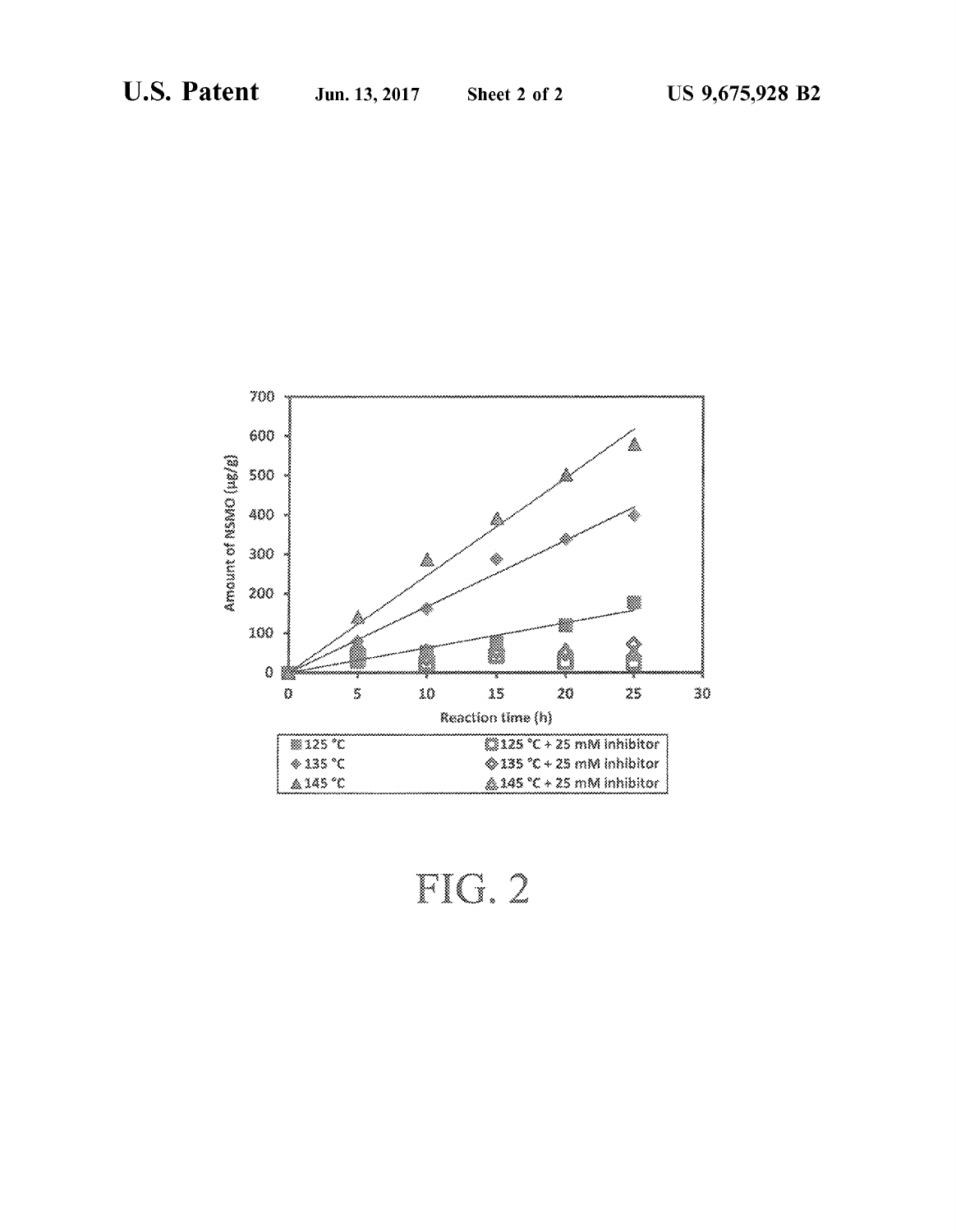### **METHOD OF INHIBITING NITROSATION OF AN AQUEOUS AMINE SOLUTION USED IN A PROCESS OF REMOVING CARBON DIOXIDE FROM A FLUE GAS**

This document claims benefit of U.S. Provisional Patent Application Ser. No. 61/944,232 filed Feb. 25, 2014, the full disclosure of which is incorporated herein by reference.

### TECHNICAL FIELD

This document relates generally to carbon dioxide capture processes and, more particularly, to a method of nitrosation inhibition for aqueous amine solutions utilized in carbon dioxide capture processes.

### BACKGROUND

has been an extensively practiced technology. The industrial 20 removal of CO<sub>2</sub> from this natural gas dates back to the 1930's. While several technologies exist for the removal of acid gasses one of the most commonly employed practices is the use of aqueous amines. Post-combustion  $CO<sub>2</sub>$  capture is a newer area of interest, but the principles remain the 25 same. The overall process is depicted in FIG. **1.** An aqueous amine solution is circulated between the absorber **10** and stripper 12. The flue gas, containing  $CO<sub>2</sub>$ , enters the bottom of the absorber **10** where it contacts the aqueous amine absorbent removing it from the gas stream. The liquid 30 solution,  $CO<sub>2</sub>$  rich amine solution, is then passed through a heat exchanger **14** to improve efficiency before being heated to a higher temperature in the stripper **12.** The stripper **12**  removes the  $CO<sub>2</sub>$  as a gas from the amine solution to produce a lean, or  $CO<sub>2</sub>$  deficient solution. The lean solution is 35 returned to the absorber **10** by way of the heat exchanger **14**  to repeat the process. The  $CO<sub>2</sub>$  removed from the gas stream is then available for subsequent use such as Enhanced Oil Recovery (EOR), utilization in downstream products (poly-

EOR currently represents the use of 54 MMT/y of  $CO<sub>2</sub>$ and is projected to grow by about 50% by the year 2020. Currently, the bulk of the  $CO<sub>2</sub>$  for EOR is naturally occurring with only about 20% of  $CO<sub>2</sub>$  used from anthropogenic sources. However, the key limitation to further deployment 45 of EOR in the US is the supply of  $CO<sub>2</sub>$ . There is increased motivation and interest in the use of post-combustion  $CO<sub>2</sub>$  to expand this market and debottleneck the  $CO<sub>2</sub>$  supply.

There are also other smaller potential post-combustion  $CO<sub>2</sub>$  capture markets. Examples include the production of 50 food grade  $CO<sub>2</sub>$  (beverage carbonation) and sodium carbonate. There is also growing interest in the downstream utilization of  $CO<sub>2</sub>$  into value added products using post-combustion captured  $CO<sub>2</sub>$ . The products include polycarbonates, urea, carboxylic acids, etc. These markets represent a shorter 55 term market opportunity for the described process.

In the longer term  $CO<sub>2</sub>$  capture and sequestration  $(CCS)$ represents an enormous potential market for the described process. At present, the energy sector is responsible for about three-fourths of the anthropogenic carbon dioxide 60 emissions. Over the past 15 years, economic activity in the U.S. has increased by about 50%; total U.S. electricity demand has increased 30% over the same period. In the coming years, the surge in the U.S. demand for electric power shows no signs of abating. Economic activity in the 65 U.S. is projected to expand 49% by 2020. Accordingly, in the same period, the demand for electricity is projected to

increase by another 30%. It is projected that fossil fuel combustion will still represent a large portion of the total US energy supply. The regulation or limitation on  $CO<sub>2</sub>$  emissions from fossil fuel combustion power plants would necessitate the large scale, commercial deployment of  $CO<sub>2</sub>$  capture and sequestration solutions as described above.

The actual process for  $CO<sub>2</sub>$  capture depicted in FIG. 1 is complicated by numerous factors, including the presence of oxidative contaminants in the flue gas in addition to the  $10$  targeted  $CO<sub>2</sub>$ . The flue gas contains various potential oxidants  $(O_2, SO_x, and NO_x)$  which can degrade the solvent. During the high temperature regeneration process, the components dissolved in the solution from the flue gas in the absorber at relatively low temperature can further degrade 15 the solvent. Furthermore, the solvent can undergo thermal degradation to yield more impurities potentially subject to degradation.

One of the critical degradation paths is the reaction of The cleanup of acid gasses, such as  $CO<sub>2</sub>$ , from natural gas  $NO<sub>x</sub>$  with amine solvents to generate nitrosamines and nitramines. These compounds are of particular interest due to their potential for secondary environmental impact if released to the environment (as a gas or in liquid phase). The utilization of process methods to reduce nitrosation products is thus valuable for amine-based  $CO<sub>2</sub>$  capture.

> Chemical additives provide one possible route to reducing nitrosation. The additive or inhibitor presumably works by reacting with the active radical species to prevent the reaction with the amine. Due to the low concentration of active radical species in solution the compound is needed in only small concentration to effectively inhibit the nitrosation reaction.

### **SUMMARY**

In accordance with the purposes and benefits described herein, a method is provided for inhibiting nitrosation of an aqueous amine solution used in a process of removing carbon dioxide from a flue gas. The method may be broadly described as comprising the step of adding an effective mers or chemicals), or for sequestration. 40 amount of antioxidant to the aqueous amine solution being circulated between an absorber and a stripper of a carbon dioxide capture system whereby carbon dioxide is removed from the flue gas and formation of undesirable nitrosamines and nitramines is inhibited. In one possible embodiment, the method includes maintaining the antioxidant at a concentration of between about 0.01 mM to about 1,000 mM in the aqueous amine solution. In accordance with an alternative embodiment, the method includes the step of maintaining the antioxidant at a concentration of between about 0.1 mM to about 100 mM in the aqueous amine solution.

> In one possible embodiment, the antioxidant is a food preservative. In another possible embodiment, the antioxidant is a nitrogen containing heterocycle. In yet another possible embodiment, the antioxidant is a sulfur containing heterocycle. In still another possible embodiment, the antioxidant includes a thiol group. In other embodiments, the antioxidant is selected from a group of compounds consisting of vanillin, vitamin D, ascorbic acid, erythorbic acid, ethoxyquin, triphenylmethylmercaptan, 2-mercaptobenzthiazole, methylmercaptobenzimidazole, 2,5-dimercaptol ,3,5 thiodiazole, 2-mercaptobenzimidazole, and combinations thereof.

> In the following description, there are shown and described several preferred embodiments of the method. As it should be realized, the method is capable of other, different embodiments and its several details are capable of modification in various, obvious aspects all without departing from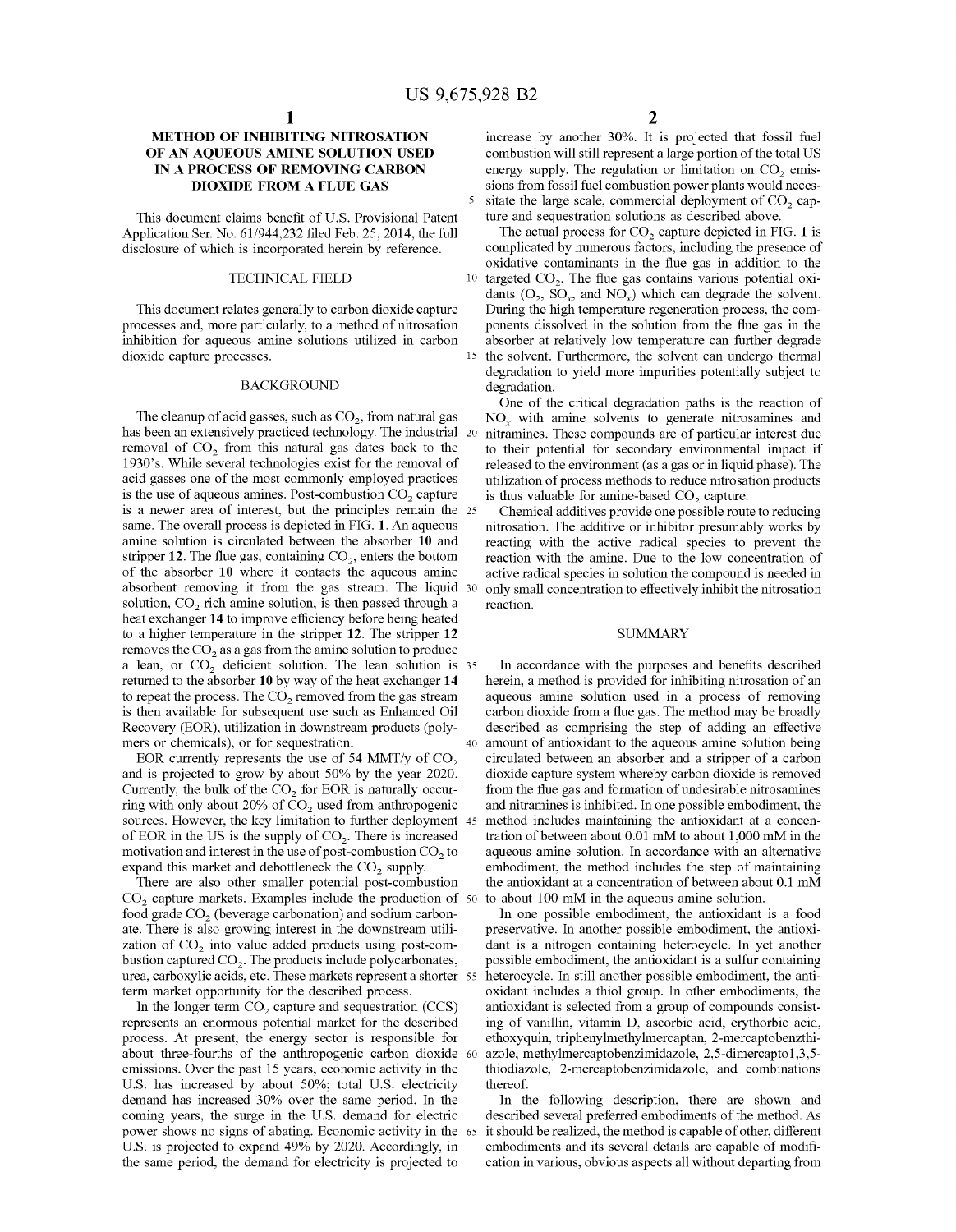$\overline{\mathbf{S}}$ 

20

the method as set forth and described in the following claims. Accordingly, the drawings and descriptions should be regarded as illustrative in nature and not as restrictive.

### BRIEF DESCRIPTION OF THE DRAWING **FIGURES**

The accompanying drawing figures incorporated herein and forming a part of the specification, illustrate several aspects of the method and together with the description serve to explain certain principles thereof. In the drawing figures:

FIG. 1 is a schematic illustration of a process for removing acid gas, such as carbon dioxide, from a flue gas utilizing an aqueous amine solvent and thermal swing regeneration. 15

FIG. 2 is a graph of amount of nitrosomorpholine (NSMO) versus reaction time illustrating inhibitor evaluation for morpholine nitrosation under reaction conditions: 5 M morpholine, 100 ppm sodium nitrite, 25 mM isoascorbic acid, 25 hours.

Reference will now be made in detail to the present preferred embodiments of the method, examples of which are illustrated in the accompanying drawing figures.

For amine-based  $CO<sub>2</sub>$  capture, the presence of dissolved oxides of nitrogen has the potential to act as a nitrosating agent for reaction with secondary amines. Such reactions can lead to the formation of nitrosamines, which are potential undesired environmental pollutants. The present method relates to inhibiting NO<sub>y</sub> induced amine degradation during carbon dioxide  $(CO<sub>2</sub>)$  capture from a gas stream. The inhibitor is completely or partially soluble in the  $CO<sub>2</sub>$ capture solution. The inhibitor is a chemical additive that presumably reacts with the NO<sub>x</sub> derived species and prevents the undesirable reaction with the amine. More specifically, the chemical additive presumably reacts with the radical species present in the solution from the dissolved *NOx* compounds present in the flue gas contacting the amine. 40 The inhibitor is replenished in a  $CO<sub>2</sub>$  capture process as needed by adding more to the solution. The inhibitor concentration could be monitored in the process using either online or oflline process quality control methods.

The described method is relevant to any post-combustion 45 CO<sub>2</sub> capture process that utilizes amines. The method is specifically relevant to the use of secondary amines  $(R_2NH)$ as the amine solvent since secondary amines form stable nitrosation by-products. Secondary amines are particularly relevant to post-combustion  $CO<sub>2</sub>$  capture as they are char- 50 acterized by fast reaction rate (important at low driving force such as this) and lower energy of regeneration. Furthermore, the method can be applied to any amine based post-combustion process since the degradation pathways due to the process conditions of primary  $(RNH<sub>2</sub>)$  and tertiary  $(R<sub>3</sub>N)$  55 amines can lead to secondary amines. Typical secondary amines used for  $CO<sub>2</sub>$  capture are, piperazine, diethanolamine, morpholine and/or mixture thereof. Depending on the amine solution used the amine concentrations are between 15 and 70 wt% with the balance typically as water. 60

In the broadest sense the additives for the process can be characterized as antioxidants. However, as shown in the examples certain types of compounds are more effective at inhibition than others. The most effective inhibitors are characterized by the presence of a heteroatom (N, S, or 0) within an aromatic ring. The most advantageous materials for the process are typically N containing heterocycles

and/or thiol groups. It has been found that the presence of these compounds can serve a triple active role in simultaneously reducing nitrosation, oxidation, and corrosion. For example, of particular interest for the invention are the compounds 2-mercaptobenzthiazole, 2-mercapto 1-methyl benzimidazole, 2,5-dimercaptol ,3,5-thiodiazole, and 2-mercaptobenzimidazole.

The amount of inhibitor added to the  $CO<sub>2</sub>$  capture solvent can vary depending on the solvent selected, the secondary amine products formed in degradation (if not present originally), process temperatures, and the amount of NO<sub>x</sub> compounds in the flue gas. A typical amount of inhibitor would be between 0.1 mM to 100 mM. It is possible that ranges from 0.01 mM to 1000 mM could be used.

The inhibitors used in the present method maintain their activity for inhibiting nitrosation reaction at the elevated temperatures applied in typical  $CO<sub>2</sub>$  capture process. This temperature is typically between 30-60° C. for scrubber and 100-160° C. for stripper.

The advantage of the method is to prevent the nitrosation reaction presumably by increasing the rate of the competing reaction with inhibitor or by preventing the radical reaction of the nitrosating agent with amine. The prevention of the nitrosation reaction significantly reduces or eliminates DETAILED DESCRIPTION 25 potentially detrimental emissions into the environment for this reaction.

> A secondary benefit of the proposed inhibitors is that they can potentially prevent the degradation of amine solvent via other degradation pathways reducing amine degradation loss during the process which helps in process cost reduction.

> Consistent with this description, the current method may be broadly described as comprising the step of adding an effective amount of antioxidant to the aqueous amine solution being circulated between an absorber and a stripper of a carbon dioxide capture system. As a result, the carbon dioxide is removed from the flue gas and formation of undesirable nitrosamines and nitramines is inhibited.

> The method may include the step of maintaining the antioxidant at a concentration of between about 0.01 mM to about 1000 mM in the aqueous amine solution. In another possible embodiment, the method includes the step of maintaining the antioxidant at a concentration of between about 0.1 mM to about 100 mM in the aqueous amine solution.

> The antioxidant utilized in the method may be a food preservative. In one useful embodiment, the antioxidant is a nitrogen containing heterocycle. In another useful embodiment, the antioxidant is a sulfur containing heterocycle. In still another useful embodiment, the antioxidant includes a thiol group.

> Specific antioxidants used in the current method include, but are not limited to, vanillin, vitamin D, ascorbic acid, erythorbic acid, ethoxyquin, triphenylmethylmercaptan, 2-mercaptobenzthiazole, methylmercaptobenzimidazole, 2,5-dimercapto 1,3,5-thiodiazole, and 2-mercaptobenzimidazole. Any of the classes or specific antioxidants identified above may be used individually or in combination in the current method for inhibiting nitrosation of an aqueous amine solution or solvent used in a process of removing carbon dioxide from the flue gas.

> While numerous potential methods for practicing the invention could be described an example is given. An EOR facility requires  $CO<sub>2</sub>$  delivered to extend the extraction efficiency of a well. An amine based CO<sub>2</sub> scrubber is constructed at a nearby coal-fired power plant to capture a slipstream of the product flue gas. An aqueous diethanolamine solution is used to capture the  $CO<sub>2</sub>$ . The flue gas from the power plant, despite *NOx* reduction using selective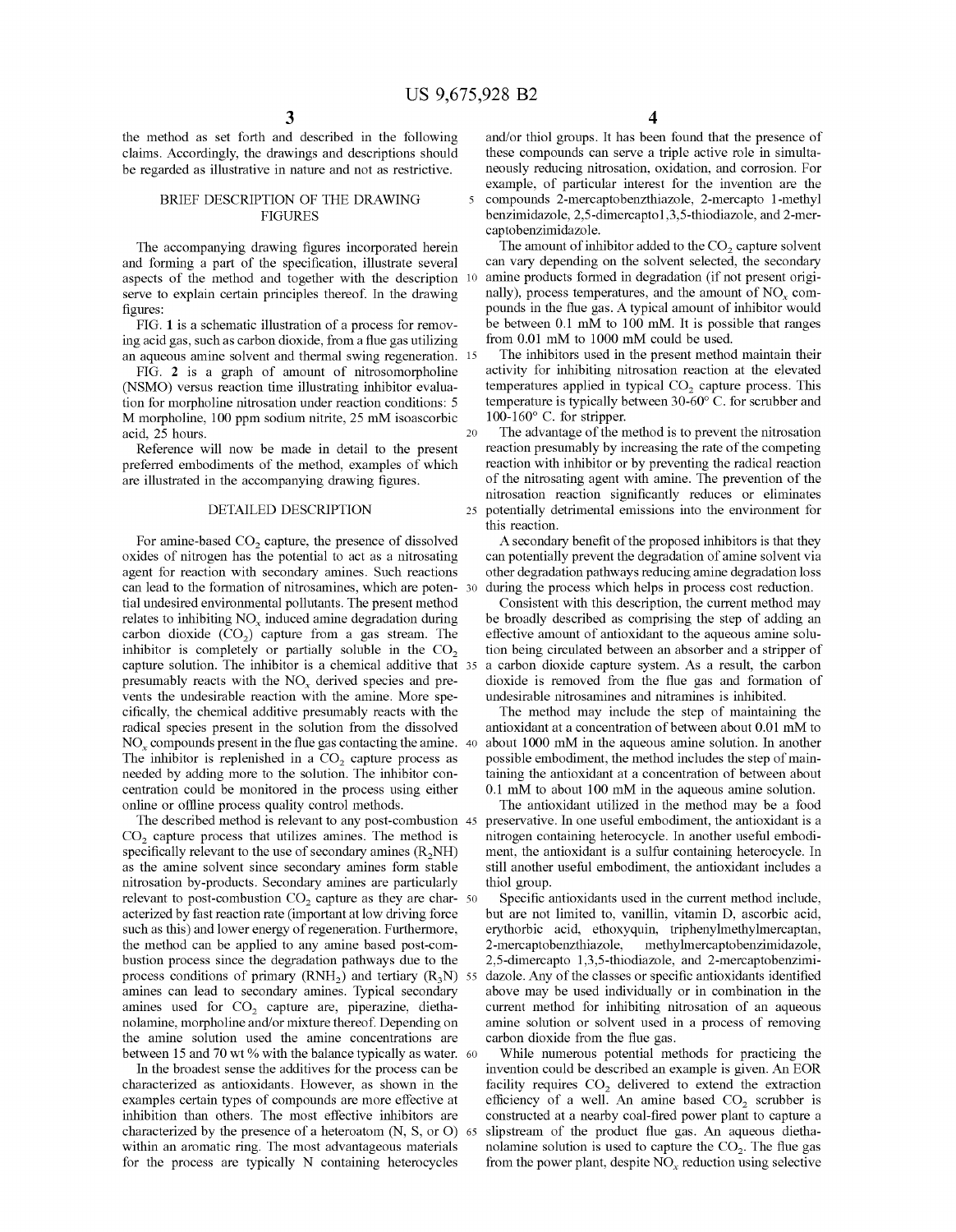40

45

catalytic reduction, contains 100 ppm of *NOx* species. Nitrosodiethanolamine, a regulated compound, and other nitroso compounds are monitored using analytical methods in the amine solvent and the absorber gaseous emissions. An inhibitor/additive such as 2-mercaptobenzthiazole is dosed into the liquid process stream to bring nitroso compound generation below a predefined limit. The concentration of the additive is also monitored and a makeup amount is dosed as needed.

The following examples are presented to further illustrate  $10$ Ine IOHOWING examples are presented to further intistrate  $\frac{1}{2}$  Experimental conditions: Morpholine 5M, NO<sub>2</sub> 100 ppm with flow rate 2 SCFH, 30° C. the following claims:

### EXPERIMENTAL 15

For laboratory tests, the reactions are conducted in a 100 mL 4-necked round bottom flask fitted with a condenser at the gas outlet. The apparatus is immersed in an oil bath for heating control  $(\pm 2^{\circ}$  C.). A K-type thermocouple is 20 immersed in the solution to maintain the required temperature. The outgoing gas is purged into 2.5 M KOH bath to trap the NO<sub>x</sub> based components before connecting to the hood vent stack. 100 ppm  $NO<sub>2</sub>$  gas cylinder is purchased from Scott-Gross. The incoming gas from the cylinder is passed 25 into the reactor medium with specified flow rate using a flow meter (0.4-2 SCFH).

For the high temperature studies, a solution containing amine solvent and sodium nitrite are placed in a stainless steel pressure rated reactor. These reactors are kept at the 30 desired temperature in ovens and are taken out at regular time intervals from the ovens. Similar experiments are conducted with the solution containing inhibitor.

The known amounts of samples are collected at periodic  $\frac{35}{15}$  time intervals from each reaction. These samples are extracted in methylene chloride to analyze the organic layer by GC-MS for nitrosamine quantification. Nitrosopyrrolidone is used as an internal standard.

### Examples 1-11

### Experiments with  $NO<sub>2</sub>$  Gas

For a standard reaction, 100 mL of 5 M morpholine is taken into the flask. Inhibitor (5 mM) is added to the solution. The temperature is maintained at 30° C. 100 ppm  $NO<sub>2</sub>$  gas in nitrogen is passed through the solution at the flow rate of 2 SCFH for 6 h. The inhibition activity of the 50 different studied inhibitors is calculated based on the blank run (Example 7) as summarized in Table 1.

TABLE 1

|    | Effect of nitrosation inhibitors with $NO2$ gas |                                               |                               | 55 |
|----|-------------------------------------------------|-----------------------------------------------|-------------------------------|----|
|    | Example Inhibitor                               | Amount of<br>Nitrosomorpholine<br>$(\mu g/g)$ | Inhibition<br>activity<br>(%) |    |
| 1. | No Inhibitor                                    | 88                                            |                               | 60 |
| 2. | Vanillin                                        | 54                                            | 39                            |    |
| 3. | Vitamin E                                       | 47                                            | 46                            |    |
| 4. | Triphenylmethylmercaptan                        | 38.3                                          | 56                            |    |
| 5. | 2-mercaptobenzothiazole                         | 15                                            | 83                            |    |
| 6. | Ascorbic acid                                   | 14                                            | 84                            |    |
| 7. | Erythorbic acid                                 | 12                                            | 86                            | 65 |
| 8. | 2-mercapto-1-methylimidazole                    | 12.4                                          | 86                            |    |

6 TABLE 1-continued

|                  | Effect of nitrosation inhibitors with $NO2$ gas                           |                                                         |                               |
|------------------|---------------------------------------------------------------------------|---------------------------------------------------------|-------------------------------|
|                  | Example Inhibitor                                                         | Amount of<br>Nitrosomorpholine<br>$(\mu$ g $/\text{g})$ | Inhibition<br>activity<br>(%) |
| 9.<br>10.<br>11. | 2,5-dimercapto 1,3,4-thiodiazole<br>2-Mercaptobenzimidazole<br>Ethoxyquin | 9.8<br>8.9<br>4                                         | 89<br>94<br>95                |

### Example 12-17

### Experiments with Sodium Nitrite at High Temperature

The reactions are conducted in 10 mL stainless steel reactors. The reactor was filled with 4 mL 5 M morpholine solution and 1000 ppm sodium nitrite. 25 mM erythorbic acid was added as inhibitor. The reactor was placed in a thermostatic oven at the temperature mentioned in Table 2. The inhibitor was found active and stable even at high temperature (FIG. 2).

TABLE 2

| Inhibitor quantity and different temperatures |                            |                                |  |
|-----------------------------------------------|----------------------------|--------------------------------|--|
| Example                                       | Inhibitor quantity<br>(mM) | Temperature<br>$(^{\circ}$ C.) |  |
| 12                                            | 0                          | 125                            |  |
| 13                                            | 0                          | 135                            |  |
| 14                                            | 0                          | 145                            |  |
| 15                                            | 25                         | 125                            |  |
| 16                                            | 25                         | 135                            |  |
| 17                                            | 25                         | 145                            |  |

Experimental conditions: Morpholine 5M, sodium nitrite 1000 ppm, 25 h

### Example 18-23

### Inhibition with Different Amines

In the reaction vessel, 100 mL of 5 M solvent was charged. Erythorbic acid 5 mM was added as an inhibitor to it. The temperature was maintained at  $30^{\circ}$  C. 100 ppm NO<sub>2</sub> gas in nitrogen was passed through the solution at the flow rate of 2 SCFH for 6 h. The inhibition activity of erythorbicacid with different amines is summarized in Table 3.

TABLE 3

|               |                |                   | Nitrosation inhibition with isoascorbic acid over different amines |                               |
|---------------|----------------|-------------------|--------------------------------------------------------------------|-------------------------------|
| Example Amine |                | Inhibitor<br>(mM) | Amount of<br>Nitrosomorpholine<br>$(\mu$ g/g)                      | Inhibition<br>activity<br>(%) |
| 18            | Morpholine     | 0                 | 88                                                                 |                               |
| 19            | Morpholine     | 25                | 12                                                                 | 86                            |
| 20            | Diethanolamine | $\Omega$          | 68                                                                 |                               |
| 21            | Diethanolamine | 25                |                                                                    | 90                            |
| 22            | Piperazine     | 0                 | 78                                                                 |                               |
| 23            | Piperazine     | 25                | 34                                                                 | 56                            |

Experimental conditions: Amine 5M, NO<sub>2</sub> 100 ppm with flow rate 2 SCFH, 30 $^{\circ}$  C, 6 h,